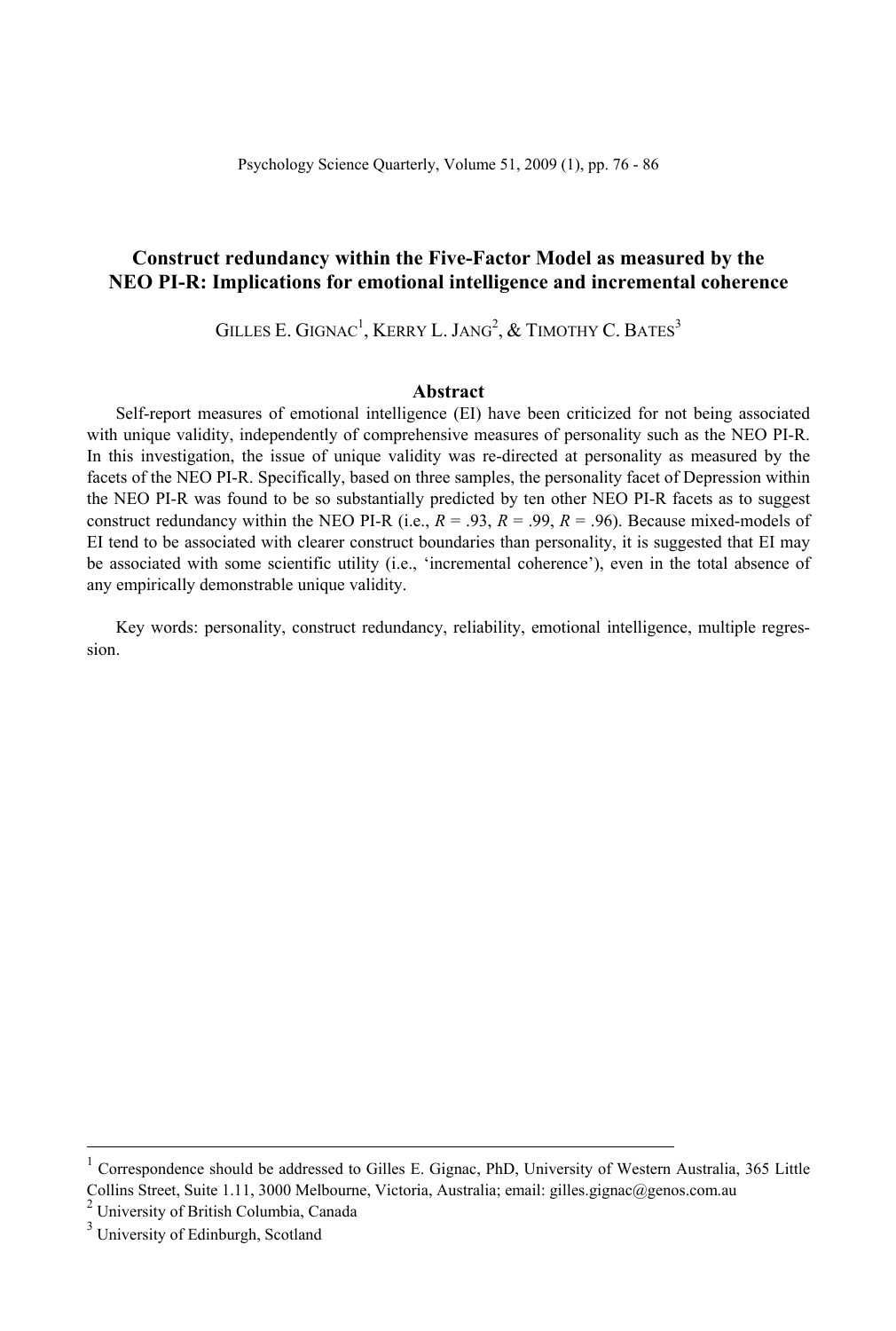The proposal of emotional intelligence (EI) as a construct in psychology has been met with a number of contentions that the scores derivable from the putative measures of EI are likely redundant with existing individual differences measures, namely personality and/or intellectual intelligence (Matthews, Zeidner, & Roberts, 2002). Mixed-model measures of EI, which are invariably in a self-report format, have been particularly criticized for sharing a substantial amount of variance with measures of personality (e.g., Davies, Stankov & Roberts, 1998), while ability-based measures have been suggested to be more closely related to intellectual intelligence (Matthews, Zeidner & Roberts, 2002). Consequently, for the purposes of establishing validity, investigators and commentators in the area have asserted that it is imperative that the putative measures of EI demonstrate themselves to be associated with an appreciable amount of variance that is independent of the existing well-established measures of individual differences. A number of validity type studies relevant to this issue have been published with mixed-results.

In one particular study (Schulte, Ree, & Carretta, 2004), scores from the Mayer-Salovey-Caruso-Emotional-Intelligence-Test (MSCEIT; Mayer, Salovey, & Caruso, 2002) were regressed onto total scores from the Wonderlic Personnel Test (WPT; Wonderlic, 1983), the NEO-Five Factor Inventory (NEO-FFI; Costa & McCrae, 1992a) and sex. The multiple regression yielded a multiple  $R = .62$ . Schulte et al. (2004) argued, however, that the multiple *R* would be expected to be attenuated due to measurement error in the EI and personality scores. This type of regression analysis is known as 'disattenuated regression' (see Bisbe, Coenders, Saris & Batista-Foguet, 2006, for an exposition on disattenutated regression). Therefore, Schulte et al. (2004) disattenuated the regression effects for imperfect reliability and reported a corrected multiple  $R = .81$ . Given the relatively large R value, Schulte et al. (2004) concluded that, "If EI can be largely predicted from other well-known constructs, its uniqueness and expected incremental utility for predicting human performance may be limited" (p. 1067).

Past studies that have investigated the unique construct validity associated with mixedmodel measures of EI do not appear to have used disattenuated regression. However, the magnitude of the attenuated effects has been considered so large as to possibly suggest construct redundancy. For example, Gignac (2005) re-analyzed the Petrides and Furnham (2003) correlation matrix and reported a multiple *R* of .86 based on regressing Bar-On EQ-*i* (Bar-On Emotional Quotient Inventory; Bar-On, 1997) scores onto the five personality dimensions measured by the NEO PI-R. However, Gignac (2005) did not use disattenuated regression; consequently, the .86 estimated would have been expected to be downwardly biased, as the valid application of multiple regression assumes that the variables included in the model have been measured without error (Pedhazur, 1997).

Curiously, although a substantial amount of commentary on the construct of EI has been relevant to unique construct validity, very little research has examined the issue of construct redundancy within the NEO PI-R itself. Further, in those rare cases where the discriminant validity associated with the 30 facets of the NEO PI-R has been examined (e.g., Costa  $\&$ McCrae, 1992b), the fact that the facet scores are known to be associated with imperfect levels of reliability (range in Cronbach's α from .65 to .80; Costa & McCrae, 1992a) has not been taken into consideration. Thus, the issue of whether at least one facet within the NEO PI-R can be demonstrated to be very substantially predicted by other facets within the NEO PI-R based on a disattenuated multiple regression analysis remains to be examined. If it were to be demonstrated that at least one facet of the NEO PI-R were largely redundant with other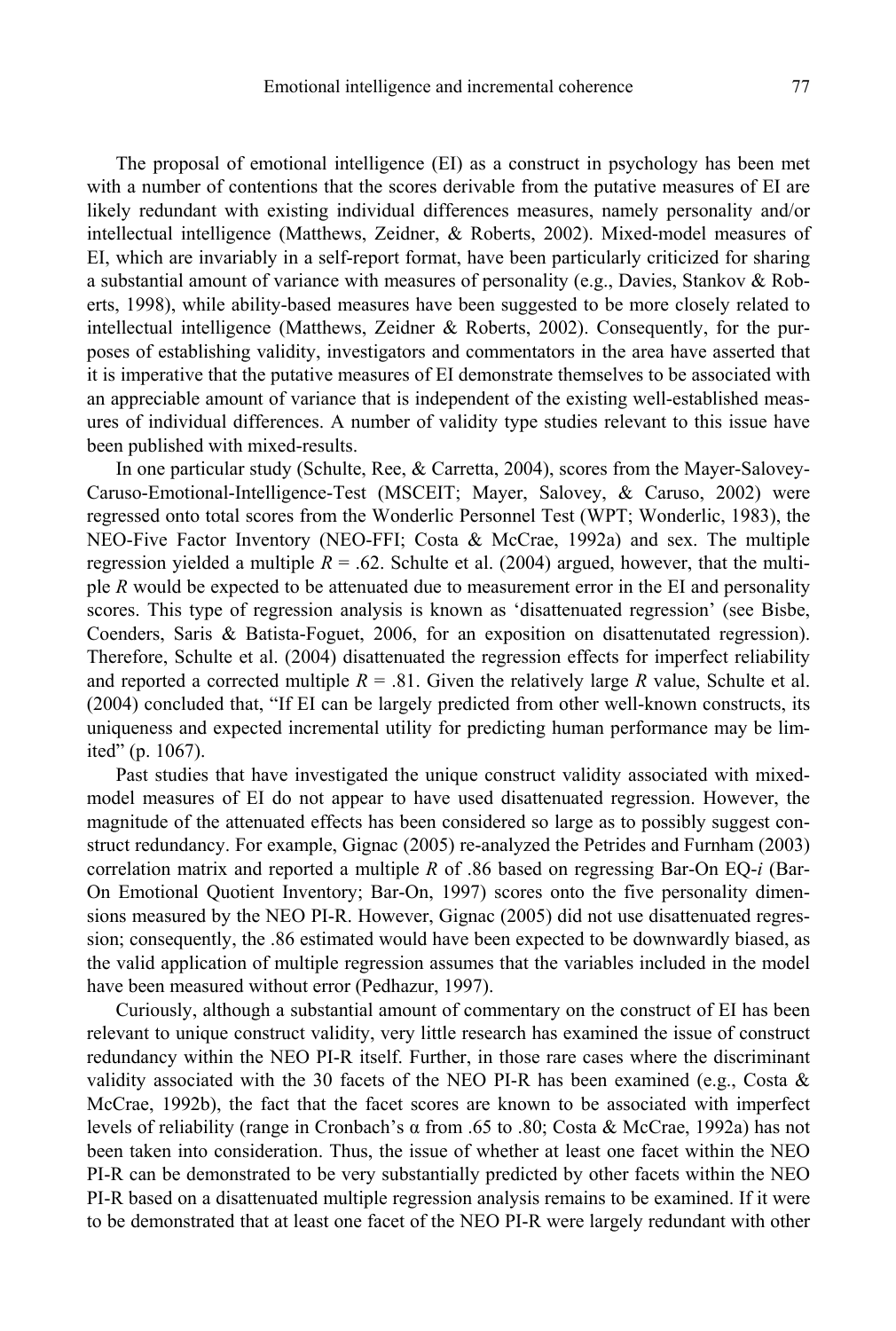facets within the NEO PI-R, the argument that measures of EI must demonstrate themselves not to be redundant with well-known measures of personality may be considered to be compromised.

# *The selection and justification of NEO PI-R predictors and criterion*

The NEO PI-R (Costa & McCrae, 1992a) consists of five dimensions, each defined by six unique facets. Perhaps one of the most well-known and established psychological constructs within the NEO PI-R is 'Depression', which is one of the six facets that define the Neuroticism dimension. The construct of depression has a long history in psychology and it may be suggested that there is a substantial amount of scientific evidence supporting the plausibility of the construct (see Gotlib & Hammen, 2002). Consequently, in this investigation, the NEO PI-R Depression facet was chosen as the dependent variable to be regressed onto a selection of NEO PI-R facets, because there is a substantial amount of theoretical and empirical research to support depression as a genuine construct in psychology. Construct redundancy, in this context, would be indicated in the event that a regression equation was demonstrated to predict a very substantial percentage of the reliable variance in Depression facet scores (say,  $\geq 80\%$ ).

The candidate predictors of the Depression facet were selected based on theoretical and empirical considerations. First, a self-evident theoretical case could be made for the remaining five Neuroticism facets, as the validity of the total Neuroticism score is predicated upon the empirical observation that the six facets are positively inter-correlated, which is in fact the case empirically (Costa & McCrae, 1992a).

Next, the dimension of Extraversion was considered, as Janowsky (2001) has delineated several empirical correlates between extraversion and depression, as well as theoretical implications for the effects. Specifically, the 'Positive Emotions' and 'Excitement Seeking' facets within the Extraversion dimension were considered particularly relevant to the prediction of scores on the Depression facet. The expected association between 'Positive Emotions' facet and Depression would appear to be self-evident, as Depression is in part defined as an absence of positive affect (Radloff, 1977).

Only the Feelings facet within the Openness to Experience dimension was expected to be associated with Depression. Theoretically, it was expected that those individuals who were more open to the experience of emotions would be more likely to experience depressive affect, all other things being equal. That is, individuals who self-reported themselves to be low on openness to feelings would likely not acknowledge (consciously or unconsciously) the experience of depression (or any other affect, for that matter).

Finally, the facets within the Conscientiousness dimension were considered, as the NEO PI-R dimensions of Conscientiousness and Neuroticism are well-known to be correlated negatively (e.g., Becker, 1999; DeYoung, Peterson & Higgins, 2002). Further, a negative association between Conscientiousness and depression, more specifically, has also been demonstrated empirically (Anderson & McLean, 1997). The Conscientiousness facets that were considered to be the most relevant to Depression were Competence and Self-Discipline. With respect to the Competence facet, it was theorized that those with higher depression scores may also be expected to suffer from lower levels of self-esteem, which was considered to affect self-report scores of Competence. With respect to the Self-Discipline facet, it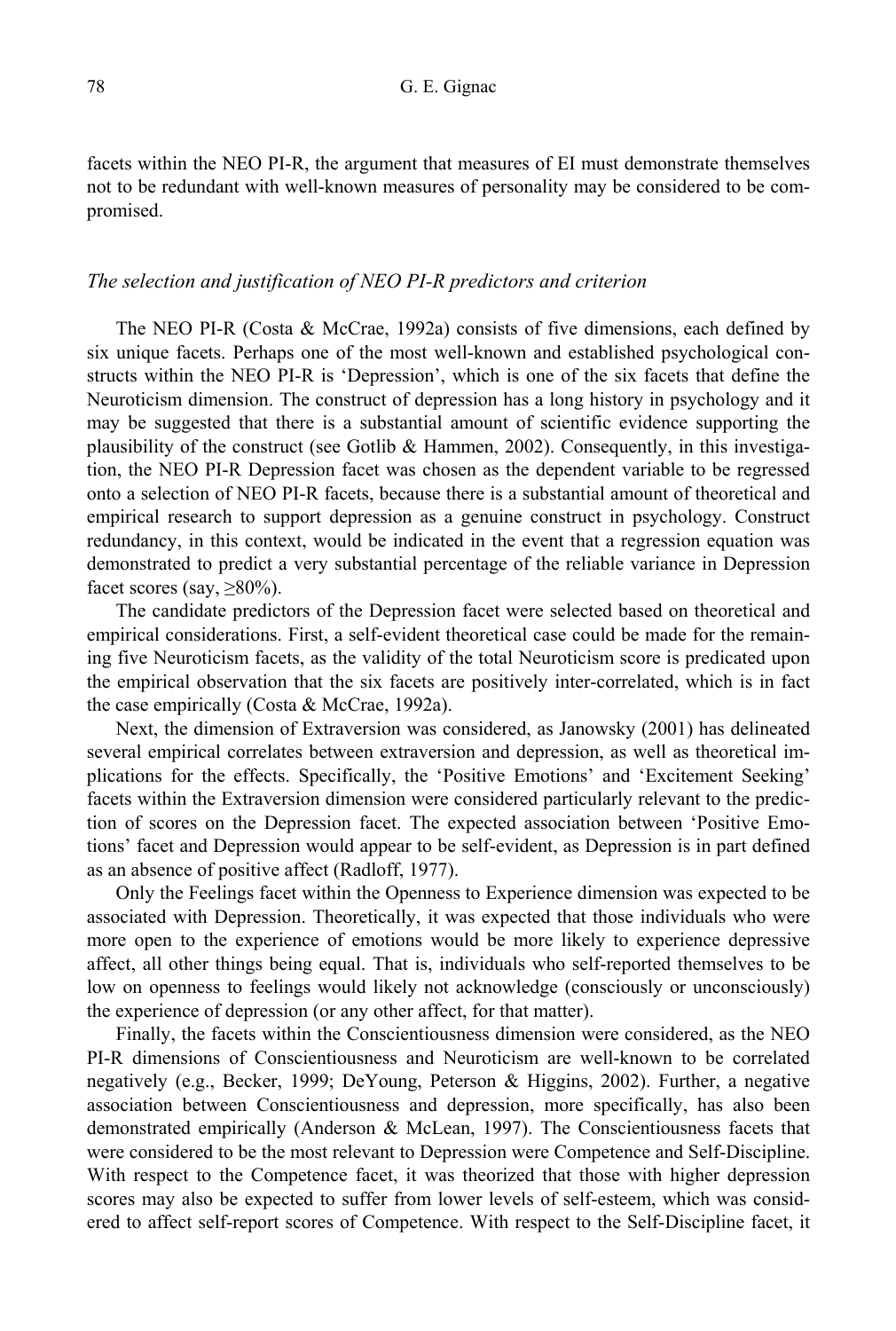was theorized that those with higher depression scores may also be expected to suffer from lower levels of motivation and impulse control, which was considered to affect self-reported scores of Self-Discipline.

In summary, as critics of self-report measures of EI have asserted that EI measures must demonstrate unique construct validity, independently of personality, it was considered potentially interesting to test the hypothesis that a facet within the NEO PI-R (i.e. Depression) could be predicted nearly perfectly by a set of NEO PI-R facets.

# **Method**

#### *Samples*

The analyses in this investigation were based on three sample correlation matrices. The first sample correlation matrix was obtained from the Costa & McCrae (1992a) publication manual, which has been reported to be based on an American representative sample of 500 male and 500 female adults. The second sample correlation matrix was based on a combination of university students and members of the broader Australian metropolitan population (*n*   $= 638$ , mean age  $= 26.1$ ). Finally, the third sample consisted of 460 Canadian individuals (mean age  $= 33.7$ ) with a twin (i.e., only one of the twin pairs was selected so as to not violate the independence of observations assumption; these data were derived from the University of British Columbia Twin Project; Jang, Steven, & Livesley, 2006)). Raw data were available for samples two and three; consequently, the correlation matrices and internal consistency reliabilities were estimated directly for the purposes of this investigation.

# *Measure*

The NEO PI-R consists of five dimensions, Neuroticism, Extraversion, Agreeableness, Openness to Experience, and Conscientiousness (Costa & McCrae, 1992a). Each dimension is composed of six unique facets which are measured by eight self-report items on a 5-point Likert scale (thus, a total of 240 items). Evidence for reliability and validity of the scores derived from the NEO PI-R has been extensively documented (see Costa & McCrae, 1992a). The facets particularly relevant to this investigation included Depression (dependent variable) and Anxiety, Angry Hostility, Self-Consciousness, Impulsiveness, Vulnerability, Excitement-Seeking, Positive-Emotions, Feelings, Competence, and Self-Discipline (independent variables).

### *Data analytic strategy*

In order to estimate the percentage of variance in the Depression facet accounted for by the 10 hypothesized facet predictors, two stages of multiple regression analyses were performed. In the first stage, the observed (i.e., non-disattenuated) correlation matrices (samples 1-3) were subjected to ordinary least squares multiple regression (method: enter), where the Depression facet was regressed onto the following 10 facets: Anxiety, Angry Hostility, Self-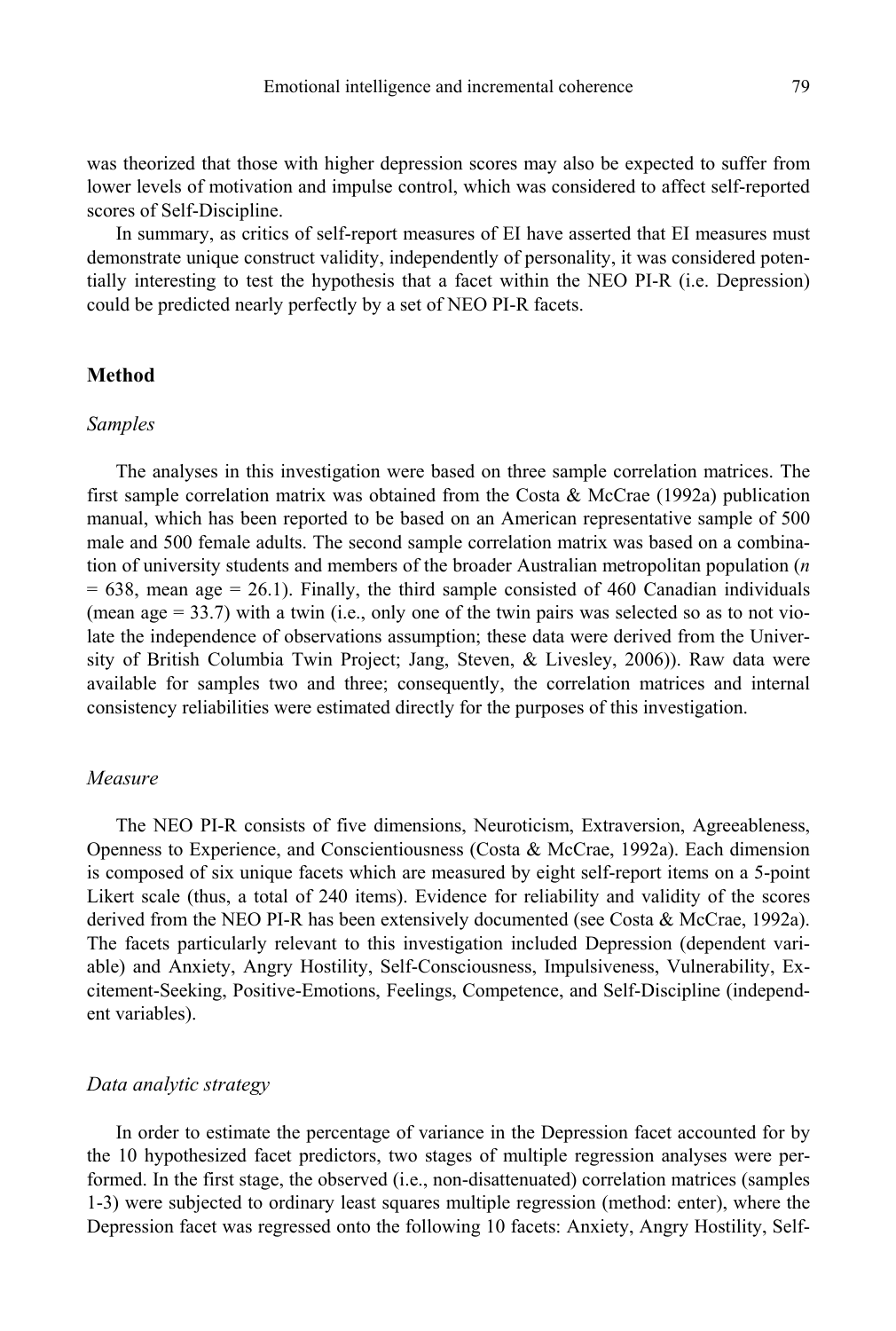#### 80 G. E. Gignac

Consciousness, Impulsiveness, Vulnerability, Excitement Seeking, Positive Emotions, Feelings, Competence, and Self-Discipline. The primary purpose of the multiple regressions was to estimate the percentage of common variance that could be accounted for in Depression by the 10 facets (represented by *R* and  $R^2$ ). However, the standardized beta weights ( $\beta$ ) were also reported to determine which predictors were found to be associated with statistically significant weights within the regression equation. Statistical significance of  $R$ ,  $R^2$  and the beta weights was determined by 95% confidence intervals as estimated by 5000 bootstrapped samples via Amos 7.0. In the case of the NEO PI-R correlation matrix (sample 1), raw data bootstrapping was not a possibility, as only the correlation matrix was available rather than the raw data. Consequently, the Monte Carlo utility within Amos 7.0 was used to generate corresponding raw data (i.e., raw data with the same inter-variable correlations, means, and standard deviations) from which 5000 bootstrapped 95% confidence interval estimates could be derived.

With respect to the second multiple regression analysis, the bi-variate correlations within the observed correlation matrices (samples 1-3) were disattenuated for imperfect reliability based on the corresponding Cronbach's alpha  $(\alpha)$  estimates and the well established disattenuation for imperfect reliability procedure (Nunnally & Bernstein, 1994). Schmidt and Hunter (1996) suggested (scenario 19) that Cronbach's  $\alpha$  may be considered an adequate estimate of reliability in construct redundancy research scenarios, although the presence of transient error may cause an underestimation in the disattenuated correlations. As emotionally relevant personality facets are known to be affected to some degree by transient error (Schmidt, Huy, & Remus, 2003), the multiple regression results presented in this investigation should be regarded as lower-bound estimates of construct redundancy between Depression and the predictor facets.

Based on these disattenuated correlation matrices, the multiple regressions were reperformed to yield *R*,  $R^2$  and  $\beta$  estimates which were not attenuated due to the imperfectly measured facet level scores. In effect, this analysis corresponded to 'disattenuated regression' (Bisbe, Coenders, Saris, Batista-Fouget, 2006). Across all three samples of data, the statistical significance of the  $R$ ,  $R^2$ , and standardized beta weights were determined via 5000 bootstrapped samples as derived from the Monte Carlo utility within Amos 7.0. Such a procedure was considered particularly appropriate, given the lack of a well-established sampling theory to help determine the statistical significance of effects disattenuated for imperfect reliability (Raju & Brand, 2003).

# **Results**

The attenuated and disattenuated Pearson correlation coefficients between the 11 selected NEO PI-R facets are reported for samples 2 and 3 in Tables 1 and 2, respectively (the correlation matrix associated with sample 1 can be viewed on the last page of Costa  $\&$  McCrae, 1992a). The corresponding reliability coefficient estimates are reported on the main diagonal of the respective Tables. As can be seen in the first column of Tables 1 and 2, the correlation coefficients between the Depression facet and the selected predictor facets were very large in some instances. For example, the sample 2 attenuated correlation coefficient between Anxiety (N1) and Depression (N3) was estimated at .71 and the corresponding disattenuated correlation coefficient was estimated at .85 (see Table 1).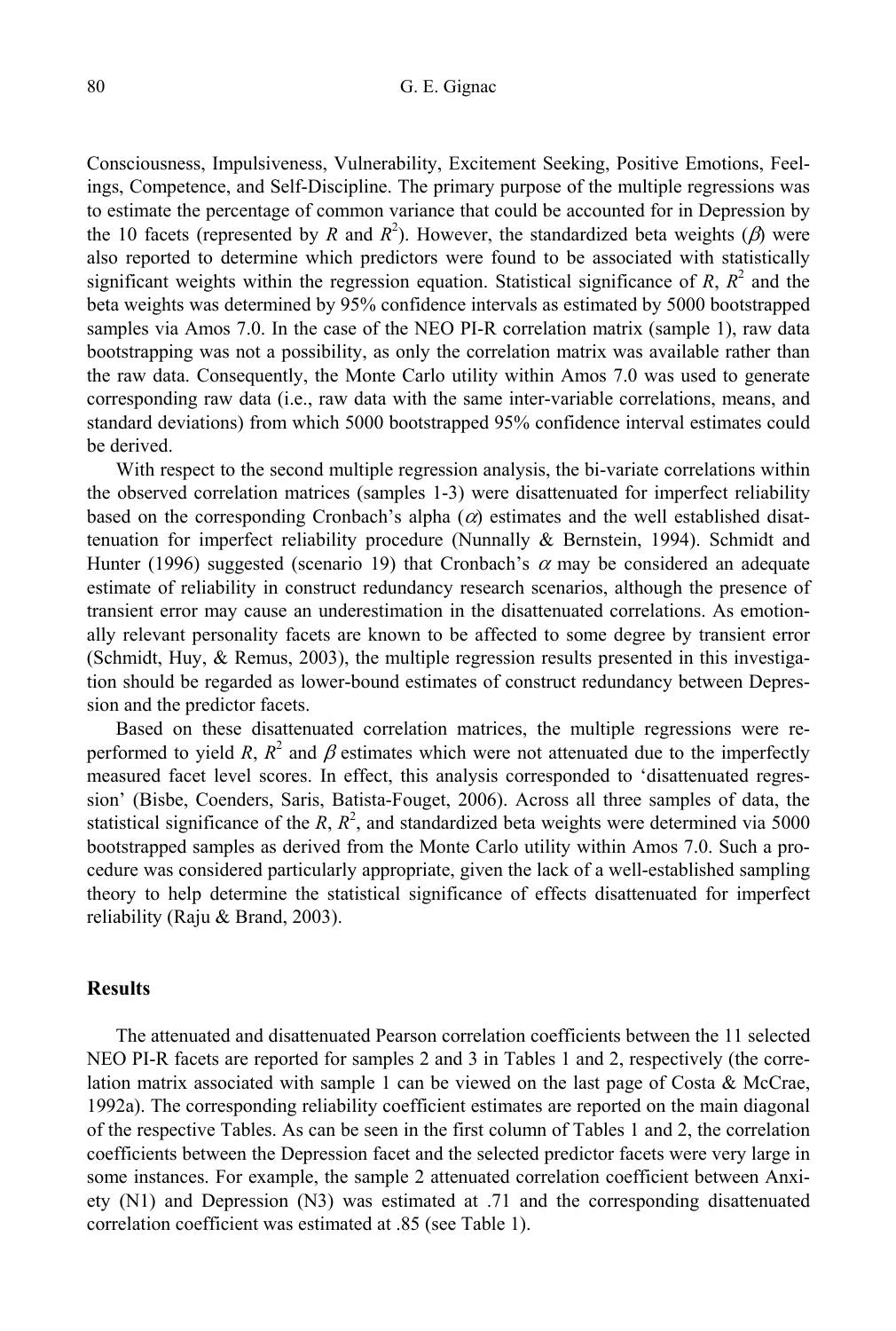#### **Table 1:**

Attenuated (below diagonal) and disattenuated correlation matrix (diagonal) with Cronbach's α estimates on diagonal (Sample 2)

|                | N <sub>3</sub> | N1     | N <sub>2</sub> | N4     | N <sub>5</sub> | N <sub>6</sub> | E <sub>5</sub> | E <sub>6</sub> | O <sub>3</sub> | C <sub>1</sub> | C <sub>5</sub> |
|----------------|----------------|--------|----------------|--------|----------------|----------------|----------------|----------------|----------------|----------------|----------------|
| N <sub>3</sub> | .85            | .85    | .69            | .89    | .58            | .90            | $-.08$         | $-.37$         | .24            | $-.64$         | $-.60$         |
| N1             | .71            | .82    | .64            | .89    | .49            | .81            | $-.20$         | $-.28$         | .29            | $-.39$         | $-.35$         |
| N <sub>2</sub> | .56            | .51    | .78            | .60    | .53            | .66            | .01            | $-.28$         | .17            | $-41$          | $-.42$         |
| N4             | .70            | .69    | .45            | .73    | .58            | .85            | $-.11$         | $-.35$         | .21            | $-.54$         | $-.50$         |
| N <sub>5</sub> | .45            | .38    | .40            | .42    | .72            | .71            | .33            | .19            | .38            | $-.52$         | $-.66$         |
| N <sub>6</sub> | .74            | .66    | .52            | .65    | .54            | .80            | $-.05$         | $-.24$         | .18            | $-.75$         | $-.65$         |
| E5             | $-.06$         | $-.16$ | .02            | $-.09$ | .24            | $-.04$         | .72            | .60            | .23            | $-.03$         | $-.09$         |
| E6             | $-.30$         | $-.22$ | $-.22$         | $-.26$ | .14            | $-.19$         | .45            | .77            | .43            | .27            | .10            |
| O <sub>3</sub> | .19            | .23    | .13            | .16    | .28            | .14            | .17            | .33            | .76            | .10            | $-.09$         |
| C <sub>1</sub> | $-.49$         | $-.29$ | $-.30$         | $-.38$ | $-.37$         | $-.56$         | $-.02$         | .20            | .07            | .69            | .91            |
| C <sub>5</sub> | $-.50$         | $-.29$ | $-.34$         | $-.39$ | $-.51$         | $-.53$         | $-.07$         | .08            | $-.07$         | .69            | .83            |
|                |                |        |                |        |                |                |                |                |                |                |                |

*Note. N*=638; see *Note* Table 3 for facet full names.

# **Table 2:**

Attenuated (below diagonal) and disattenuated correlation matrix (diagonal) with Cronbach's  $\alpha$ estimates on diagonal (Sample 3)

|                | N <sub>3</sub> | N1     | N2     | N4     | N <sub>5</sub> | N <sub>6</sub> | E5     | E <sub>6</sub> | O <sub>3</sub> | C <sub>1</sub> | C <sub>5</sub> |
|----------------|----------------|--------|--------|--------|----------------|----------------|--------|----------------|----------------|----------------|----------------|
| N <sub>3</sub> | .83            | .83    | .63    | .85    | .48            | .84            | .17    | $-.43$         | .25            | $-.66$         | $-.55$         |
| N1             | .67            | .79    | .66    | .76    | .46            | .76            | .08    | $-.18$         | .39            | $-.39$         | $-.35$         |
| N <sub>2</sub> | .51            | .52    | .79    | .57    | .49            | .56            | .22    | $-.37$         | .22            | $-45$          | $-.36$         |
| N4             | .66            | .58    | .43    | .73    | .45            | .78            | .04    | $-.40$         | .15            | $-.59$         | $-.52$         |
| N <sub>5</sub> | .36            | .34    | .36    | .32    | .69            | .49            | .39    | .10            | .33            | $-.58$         | $-.59$         |
| N <sub>6</sub> | .68            | .60    | .44    | .59    | .36            | .79            | .08    | $-41$          | .05            | $-.80$         | $-.71$         |
| E5             | .13            | .06    | .16    | .03    | .27            | .06            | .68    | .24            | .15            | $-.22$         | $-.23$         |
| E6             | $-.34$         | $-.14$ | $-.29$ | $-.30$ | .07            | $-.32$         | .17    | .76            | .48            | .33            | .27            |
| O <sub>3</sub> | .19            | .29    | .16    | .11    | .23            | .04            | .10    | .35            | .69            | .09            | .01            |
| C <sub>1</sub> | $-.50$         | $-.29$ | $-.33$ | $-42$  | $-.40$         | $-.59$         | $-.15$ | .24            | .06            | .69            | .80            |
| C <sub>5</sub> | $-45$          | $-.28$ | $-.29$ | $-.40$ | $-44$          | $-.57$         | $-.17$ | .21            | .01            | .60            | .81            |

*Note. N*=460; see *Note* Table 3 for facet full names.

As can be seen in Table 3, the multiple regression results based on the attenuated correlation matrices yielded multiple  $R^2$  values of .61, .71, and .67 across the three respective samples, which suggested that a substantial amount of the Depression facet variance could be predicted by the 10-facet predictor multiple regression equation. An examination of the standardized beta weights revealed effects that were congruent theoretically (i.e., in terms of direction). Further, a large percentage of the beta weights were statistically significant across all three samples. A notable exception was the N5 (Impulsiveness) facet which was not a statistically significant contributor to the regression equation across all three samples. Over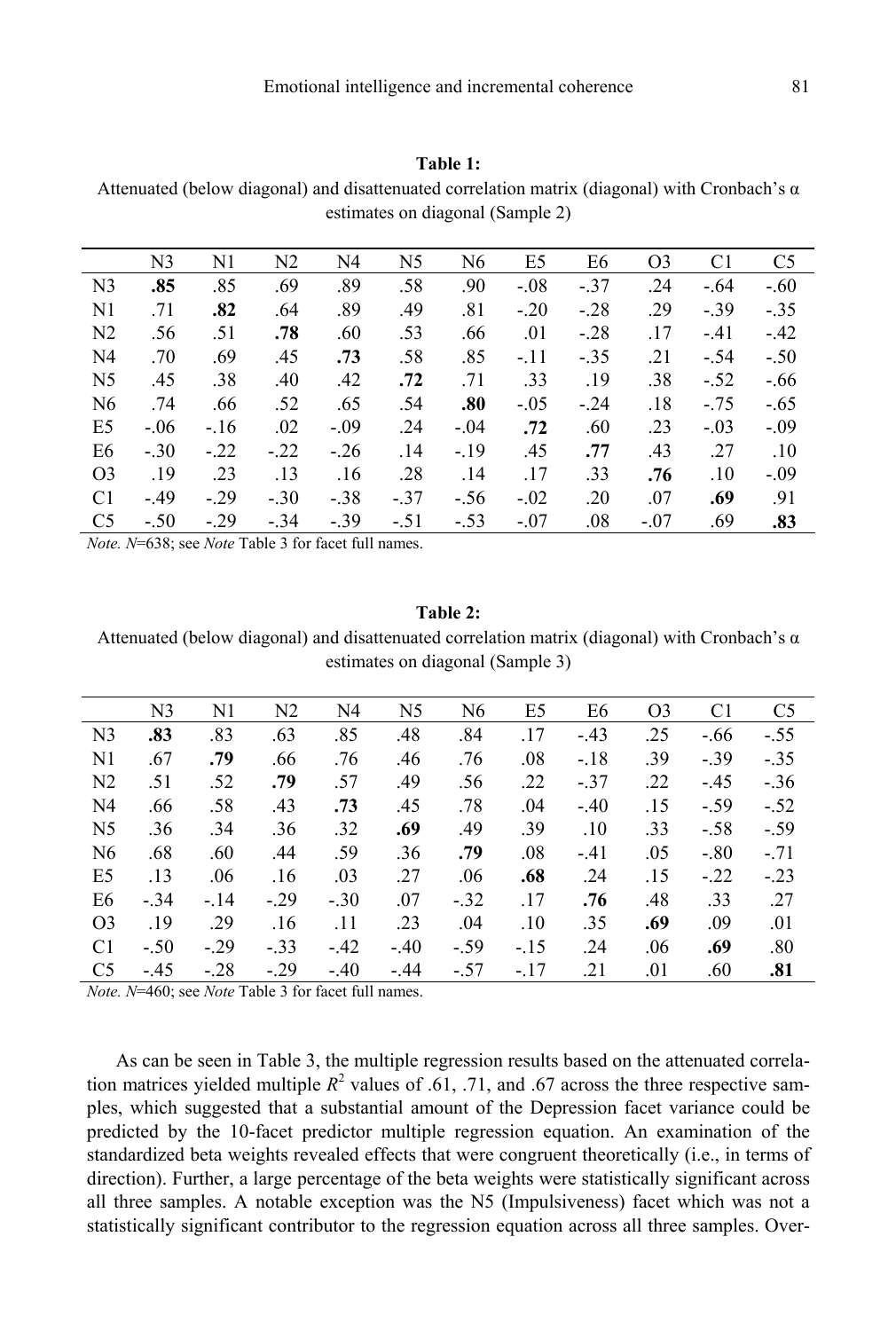all, however, there was an appreciable amount of consistency in the multiple regression solutions across samples.

As can be seen in Table 4, the multiple regression results based on the disattenuated correlation matrices yielded multiple  $R^2$  values of .86, .97, and .93 across the three respective samples, which suggested that nearly all of the true score Depression facet variance could be predicted by the 10-facet predictor multiple regression equation. An examination of the standard beta weights revealed effects that were, again, congruent theoretically. Further, nearly all of the beta weights were statistically significant across all three samples.<sup>4</sup> The exceptions were N5 (Impulsiveness) and E5 (Excitement-Seeking). Thus, as was the case for the attenuated multiple regression analyses, there was an appreciable amount of consistency in the multiple regression solutions across all three samples.

**Table 3:**  Standardized beta weights, 95% confidence intervals, and tolerance levels associated with the multiple regression: Attenuated correlation matrix

|                  |         |        | Sample 1 |        |         |        | Sample 2 |        | Sample 3 |        |        |        |  |
|------------------|---------|--------|----------|--------|---------|--------|----------|--------|----------|--------|--------|--------|--|
|                  | β       | 95%CI  |          | Toler- | β       | 95%CI  |          | Toler- | $\beta$  | 95%CI  |        | Toler- |  |
|                  |         |        |          | ance   |         |        |          | ance   |          |        |        | ance   |  |
| N <sub>1</sub>   | $.26*$  | .21    | .31      | .52    | $.26*$  | .19    | .32      | .39    | $.30*$   | .22    | .38    | .45    |  |
| N <sub>2</sub>   | $.15*$  | .10    | .20      | .65    | $.11*$  | .05    | .16      | .63    | .05      | $-.02$ | .12    | .61    |  |
| N <sub>4</sub>   | $.22*$  | .17    | .27      | .60    | $.20*$  | .14    | .27      | .43    | $.22*$   | .14    | .29    | .53    |  |
| N <sub>5</sub>   | .03     | $-.02$ | .08      | .65    | $-.02$  | $-.08$ | .04      | .52    | $-.01$   | $-.07$ | .06    | .64    |  |
| N <sub>6</sub>   | $.14*$  | .08    | .20      | .42    | $.25*$  | .18    | .32      | .34    | $.19*$   | .10    | .28    | .38    |  |
| E <sub>5</sub>   | .02     | $-.03$ | .06      | .79    | .04     | $-.01$ | .09      | .73    | $.08*$   | .03    | .14    | .87    |  |
| E <sub>6</sub>   | $-.07*$ | $-.12$ | $-.03$   | .67    | $-14*$  | $-.19$ | $-.08$   | .60    | $-.18*$  | $-.24$ | $-11$  | .64    |  |
| O <sub>3</sub>   | $.10*$  | .05    | .15      | .72    | $.09*$  | .04    | .14      | .76    | $.13*$   | .07    | .19    | .73    |  |
| C <sub>1</sub>   | $-.15*$ | $-.20$ | $-.09$   | .51    | $-.06$  | $-.12$ | .01      | .44    | $-.13*$  | $-.20$ | $-.06$ | .52    |  |
| C <sub>5</sub>   | $-.07*$ | $-.12$ | $-.02$   | .54    | $-.13*$ | $-.20$ | $-.07$   | .44    | $-.03$   | $-.10$ | .05    | .52    |  |
| $\boldsymbol{R}$ | $.78*$  | $.76*$ | $.81*$   |        | $.84*$  | .82    | .87      |        | $.82*$   | .79    | .85    |        |  |
| $R^2$            | $.61*$  | $.58*$ | $.65*$   |        | $.71*$  | .67    | .75      |        | $.67*$   | .62    | .72    |        |  |

*Note.* \* *p*<.05; N1=Anxiety, N2=Angry Hostility, N4=Self-Consciousness, N5=Impulsiveness, N6=Vulnerability, E5=Excitement-Seeking, E6=Positive Emotions, O3=Openness to Feelings, C1=Competence, and C5=Self-Discipline.

 $^{4}$  Deegan (1978) demonstrated that the observation of standardized beta weights greater than |1.0| is perfectly possible in multiple regression, particularly when multicolinearity is suspected, which is precisely what this study is investigating.'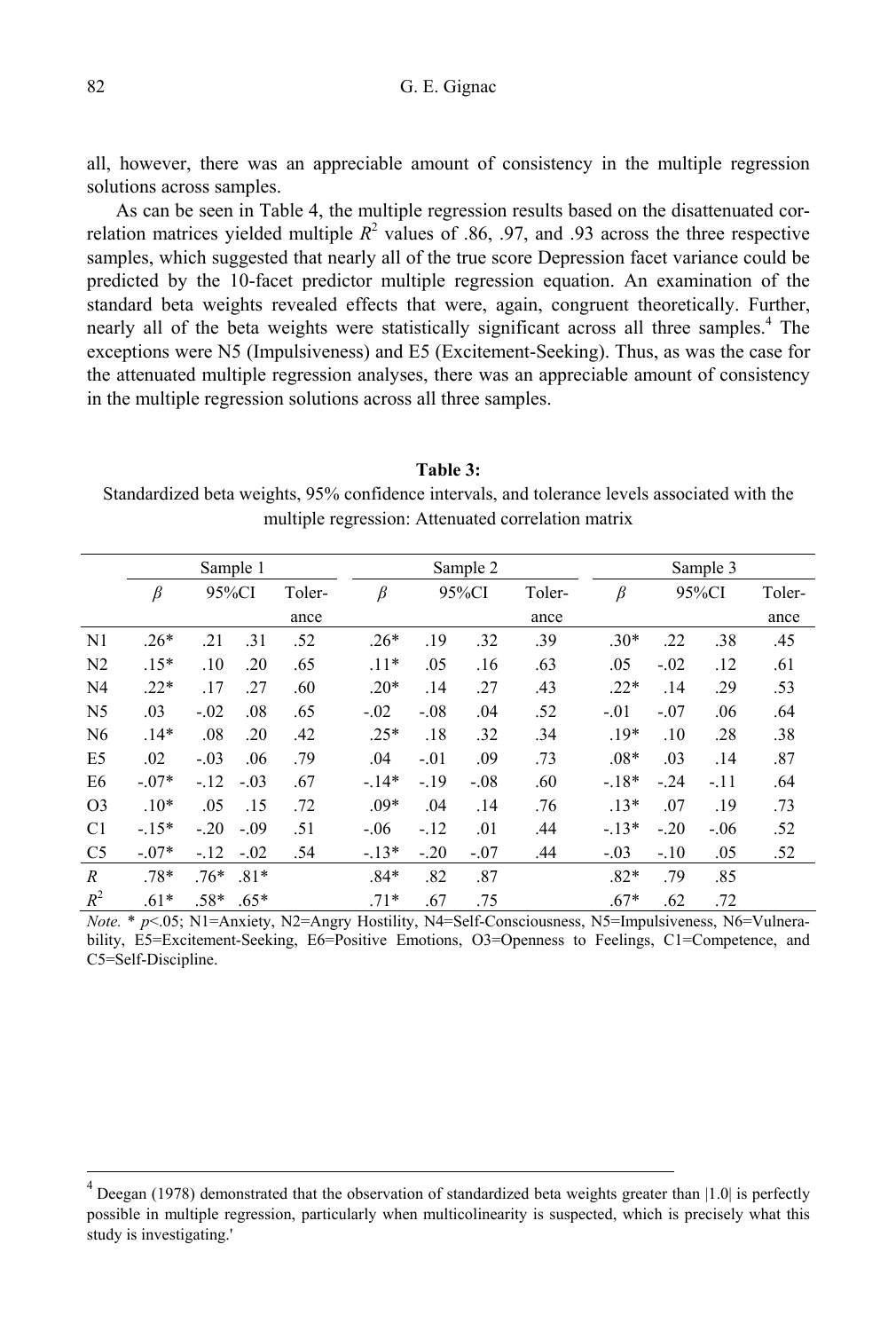### **Table 4:**

Standardized beta weights, 95% confidence intervals, and tolerance levels associated with the multiple regression: Unattenuated correlation matrix

|                  | Sample 1 |        |        |        |          |         | Sample 2 |        |         | Sample 3 |        |        |  |
|------------------|----------|--------|--------|--------|----------|---------|----------|--------|---------|----------|--------|--------|--|
|                  | $\beta$  | 95%CI  |        | Toler- | β        | 95%CI   |          | Toler- | β       | 95%CI    |        | Toler- |  |
|                  |          |        |        | ance   |          |         |          | ance   |         |          |        | ance   |  |
| N <sub>1</sub>   | $.29*$   | .24    | .34    | .26    | $-.05$   | $-.09$  | $-.01$   | .10    | $.57*$  | .50      | .65    | .12    |  |
| N <sub>2</sub>   | $.11*$   | .08    | .15    | .43    | $-.09*$  | $-.11$  | $-.06$   | .35    | $-19*$  | $-.24$   | $-.14$ | .35    |  |
| N <sub>4</sub>   | $.35*$   | .31    | .39    | .33    | .01      | $-.04$  | .05      | .11    | $.21*$  | .16      | .26    | .28    |  |
| N <sub>5</sub>   | .01      | $-.03$ | .05    | .37    | $-.76*$  | $-.82$  | $-.70$   | .09    | $-.05*$ | $-.09$   | $-.01$ | .37    |  |
| N <sub>6</sub>   | $-13*$   | $-.19$ | $-.06$ | .14    | $1.76*$  | 1.66    | 1.86     | .03    | $-11*$  | $-.20$   | $-.02$ | .08    |  |
| E <sub>5</sub>   | .02      | $-.02$ | .05    | .48    | $.40*$   | .36     | .44      | .29    | $.16*$  | .13      | .20    | .73    |  |
| E <sub>6</sub>   | $-16*$   | $-.20$ | $-.13$ | .38    | $-.39*$  | $-.43$  | $-.36$   | .26    | $-.40*$ | $-.45$   | $-.35$ | .35    |  |
| O <sub>3</sub>   | $.27*$   | .23    | .31    | .38    | .02      | $-.01$  | .04      | .48    | $.26*$  | .22      | .30    | .47    |  |
| C <sub>1</sub>   | $-.52*$  | $-.59$ | $-44$  | .11    | 1.68*    | 1.54    | 1.82     | .02    | $-.42*$ | $-.49$   | $-.36$ | .15    |  |
| C <sub>5</sub>   | $.16*$   | .10    | .22    | .16    | $-1.45*$ | $-1.45$ | $-1.57$  | .03    | $.07*$  | .02      | .11    | .28    |  |
| $\boldsymbol{R}$ | $.93*$   | .92    | .94    |        | $.99*$   | .98     | .99      |        | $.96*$  | .96      | .97    |        |  |
| $R^2$            | $.86*$   | .84    | .87    |        | $.97*$   | .96     | .97      |        | $.93*$  | .91      | .94    |        |  |

*Note.* \* *p*<.05; see *Note* Table 3 for facet full names.

# **Discussion**

Based on a theoretically derived multiple regression model, the reliable variance associated with the Depression facet of the NEO PI-R was found to be very substantially predicted by ten NEO PI-R facet predictors across three samples ( $R^2 = .86$ ,  $R = .97$ ,  $R = .93$ ). These results suggest that there may be construct redundancy within the NEO PI-R.

Although several researchers have contended that mixed-model measures of EI must demonstrate incremental predictive validity beyond measures of the Five Factor Model (FFM), it would appear to be anomalous that the same criterion for validity is very rarely asserted (if ever) for the facets of comprehensive inventories of personality such as the NEO PI-R, for example. In those rare instances where NEO PI-R facet level discriminant validity has been investigated specifically, the authors failed to disattenuate the facet level intercorrelations for imperfect reliability (e.g., McCrae & Costa, 1992b). Consequently, the interfacet correlations would have been attenuated, which may be expected to have reduced the amount of observed redundancy within the reported results.

The importance of establishing incremental predictive validity in the assessment of the validity of the scores derived from a putative measure of EI should not be considered completely undermined in this investigation. Certainly, it should play a role in the evaluation of a construct. However, it may be argued that incremental predictive validity, a purely statistical criterion, should not be the sole basis upon which to evaluate the plausibility or utility of a construct such as EI. A supplementary consideration may be referred to as 'incremental coherence', which is observed when a newly introduced construct has more clearly specified construct boundaries than the construct with which it is putatively redundant. In the context of mixed-models of EI versus the FFM of personality, EI may be suggested to be associated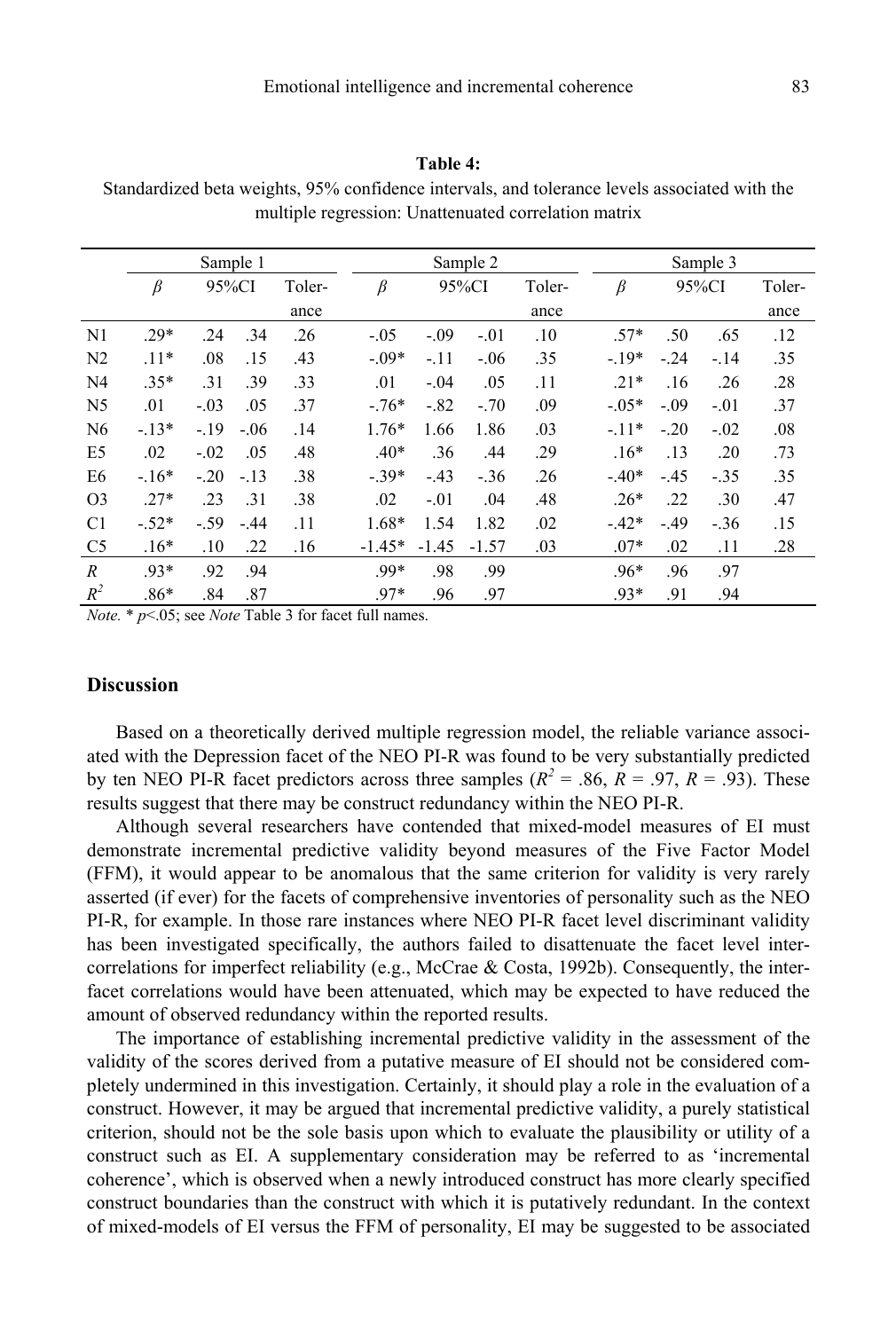with incremental coherence, as the models of EI are substantially narrower and comprehensible than the FFM of personality. That is, an item that may be indicative of EI must be relevant to emotions and relevant to some sort of skill or competency in the experience or application of emotions. In contrast, personality has been reported to encompass individual differences in "emotional, interpersonal, experiential, attitudinal, and motivational styles" (McCrae & John, 1992, p.175), which suggests effectively all individual differences except intellectual intelligence. Given such a level of expansiveness, it is perhaps not a coincidence that the FFM of personality has been consistently disconfirmed via confirmatory factor analysis (Gignac, Bates, & Jang, 2007).

In contrast, models of EI have been confirmed via confirmatory factor analysis (see Gignac, Palmer, & Stough, 2007, and references therein). Furthermore, despite EI's relative scientific nascence, the area has been associated with some interesting and useful theoretical contributions. For example, Zeidner, Matthews, Roberts, and MacCann (2003) posited the 'Multi-Level Investment Model' to help explain the development of EI in childhood. Similar theoretical contributions to the area of personality are relatively sparse, particularly considering the number of years personality has been an active area of research in psychology.

The question of why Structural Equation Modeling (SEM) was not used in this investigation may be understandably posed, particularly considering that SEM is known to partition true score variance from error variance, which results in disattenuated effect sizes (Fan, 2003). There were two primary reasons why SEM was not used in this investigation. First, the item level data were not available for the NEO PI-R normative sample data (i.e., sample 1). Secondly, it was considered beneficial to use a relatively straightforward method (disattenuated multiple regression) that might be expected to be used by other researchers on either their own data or previously published correlation matrices.

It should be noted that the accuracy of the disattenuated regression results reported in this investigation is predicated, in part, on the accuracy of the Cronbach's  $\alpha$  estimates. If the reliability estimates were biased in any systematic way, it is likely that they were upwardly biased, rather than downwardly biased (see Gignac, Bates, & Jang, 2007), which would have had the effect of underestimating the degree of communality and/or redundancy observed in the results. Thus, the conclusions made in this investigation would likely have remained the same, even if arguably more accurate methods of estimating reliability were used.

The results reported in this investigation should not be viewed as a criticism of the NEO PI-R, in particular, as the findings may very well be observed based on other comprehensive inventories of personality. Future empirical research on other inventories may support such a suggestion. It should also be acknowledged that the personality facets of the NEO PI-R predicted depression scores as measured by the NEO PI-R. It is possible that a more comprehensive measure of depression would exhibit a more substantial amount of unique reliable variance than the relatively brief Depression facet within the NEO PI-R. It will be noted, however, that several of the predictor facets analysed in this investigation appeared to suffer from construct redundancy, as they were associated with very low levels of tolerance  $\ll 10$ ; see Table 4). The depression facet was chosen because it is arguably one of the best established constructs in psychology.

In conclusion, the possible empirical demonstration of construct redundancy between EI and the Five Factor Model as measured by the NEO PI-R should not be viewed as necessarily detrimental to the plausibility of EI as a useful construct, as the reliable variance of at least one facet within the NEO PI-R (i.e., Depression) can be nearly entirely accounted for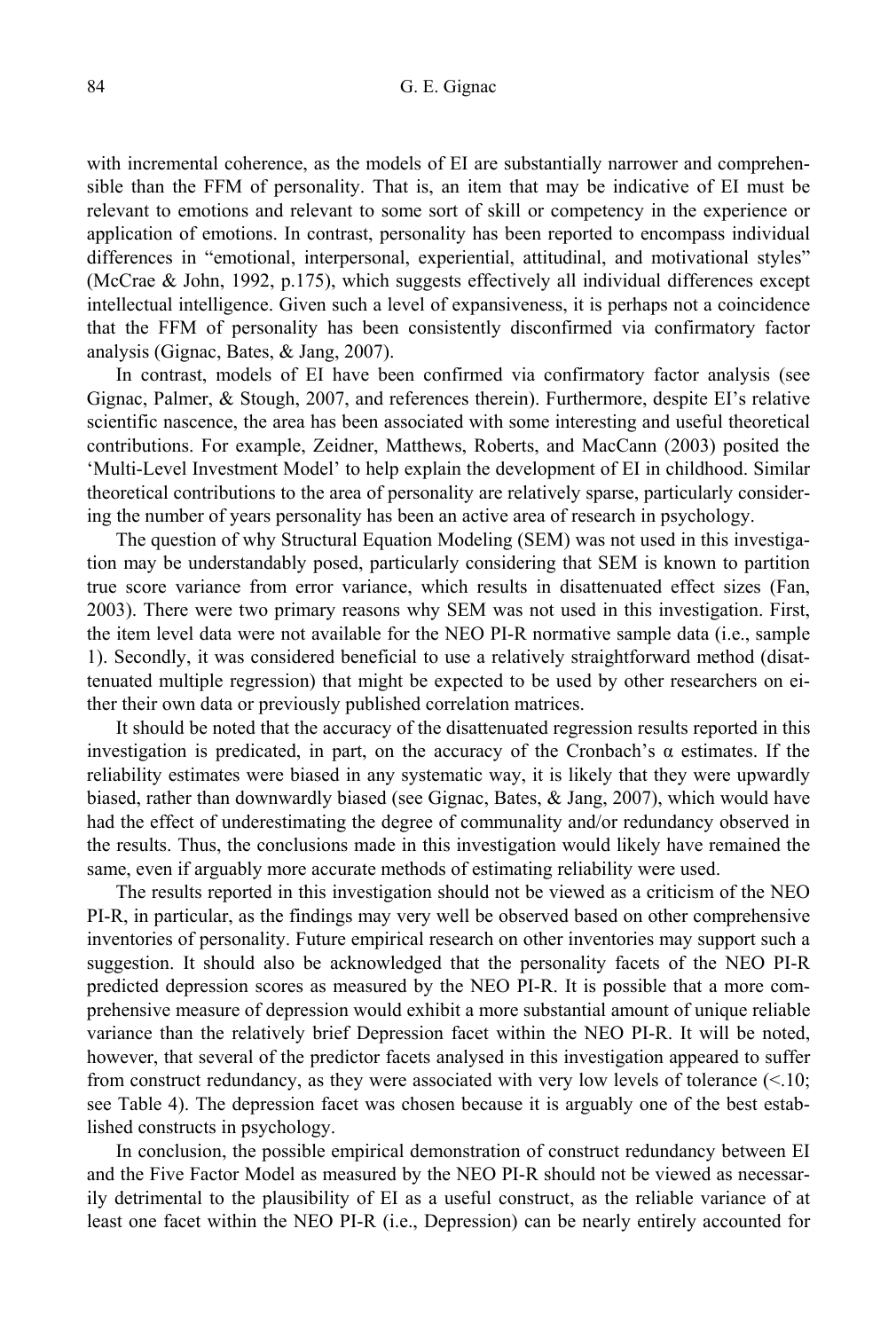by a multiple regression model based on 10 NEO PI-R facet predictors. Consequently, it is suggested that researchers consider engaging in personality research that has a much narrower focus than the FFM/Big Five and its corresponding inventories, which may be expected to result in an accelerated level of progress and interest in individual differences psychology. Perhaps the emergence of EI in individual differences psychology may be viewed as consistent with such a phenomenon.

# **References**

- Anderson, K. W., & McLean, P. D. (1997). Conscientiousness and depression: Tendencies, predictive utility, and longitudinal stability. *Cognitive Therapy and Research*, *21*, 223-238.
- Bar-On, R. (1997). *Bar-On Emotional Quotient Inventory* (EQ-i): A test of emotional intelligence. Toronto, Canada: Multi-Health Systems.
- Becker, P. (1999). Beyond the Big Five. *Personality and Individual Differences*, *26*, 511-530.
- Bisbe, J., Coenders, G., Saris, W. E., & Batista-Foguet, J. M. (2006). Correcting measurement error bias in interaction models with small samples. *Methodoloski zvezki*, *3*, 267-287.
- Costa, P.T., & McCrae, R.R. (1992a). Revised NEO Personality Inventory (NEO-PI-R) and NEO Five-Factor Inventory (NEO-FFI) Professional Manual. Odessa, FL: Psychological Assessment Resources.
- Costa, P. T., & McCrae, R. R. (1992b). Discriminant validity of NEO-PIR facet scales. *Educational and Psychological Measurement*, *52*, 229-237.
- Davies, M., Stankov, L., & Roberts, R. D. (1998). Emotional intelligence: in search of an elusive construct. *Journal of Personality and Social Psychology*, *75*, 989-1015.
- Deegan, J. R. (1978). On the occurence of standardized regression weights greater than one. *Educational and Psychological Measurement*, *28*, 873-888.
- DeYoung, C. G., Peterson, J. B., & Higgins, D. M. (2002). Higher-order factors of the Big Five predict conformity: Are there neuroses of health? *Personality and Individual Differences*, *33*, 533-552.
- Fan, X. (2003). Two approaches for correcting correlation attenuation caused by measurement error: Implications for research practice. *Educational and Psychological Measurement*, *63*,915-930.
- Gignac, G. E. (2005). Determining the dimensionality of a self-report emotional intelligence inventory (SUEIT) and testing its unique factorial validity. Unpublished doctoral dissertation. Swinburne University of Technology: Melbourne, Australia.
- Gignac, G. E., Bates, T. C., & Jang, K. (2007). Implications relevant to CFA model misfit, reliability, and the five factor model as measured by the NEO FFI. *Personality and Individual Differences*, *43*, 1051-1062.
- Gignac, G. E., Palmer, B., & Stough, C. (2007). A confirmatory factor analytic investigation of the TAS-20: Corroboration of a five-factor model and suggestions for improvement. *Journal of Personality Assessment*, *89*, 247-257.
- Gotlib, H., & Hammen, C. L. (2002). *Handbook of depression*. New York: Guilford Press. Jang, K., Steven, Livelesley, (2006). The University of British Columbia Twin Project: Personality is something and personality does something. *Twin Research and Human Genetics*, *9*, 739- 743.